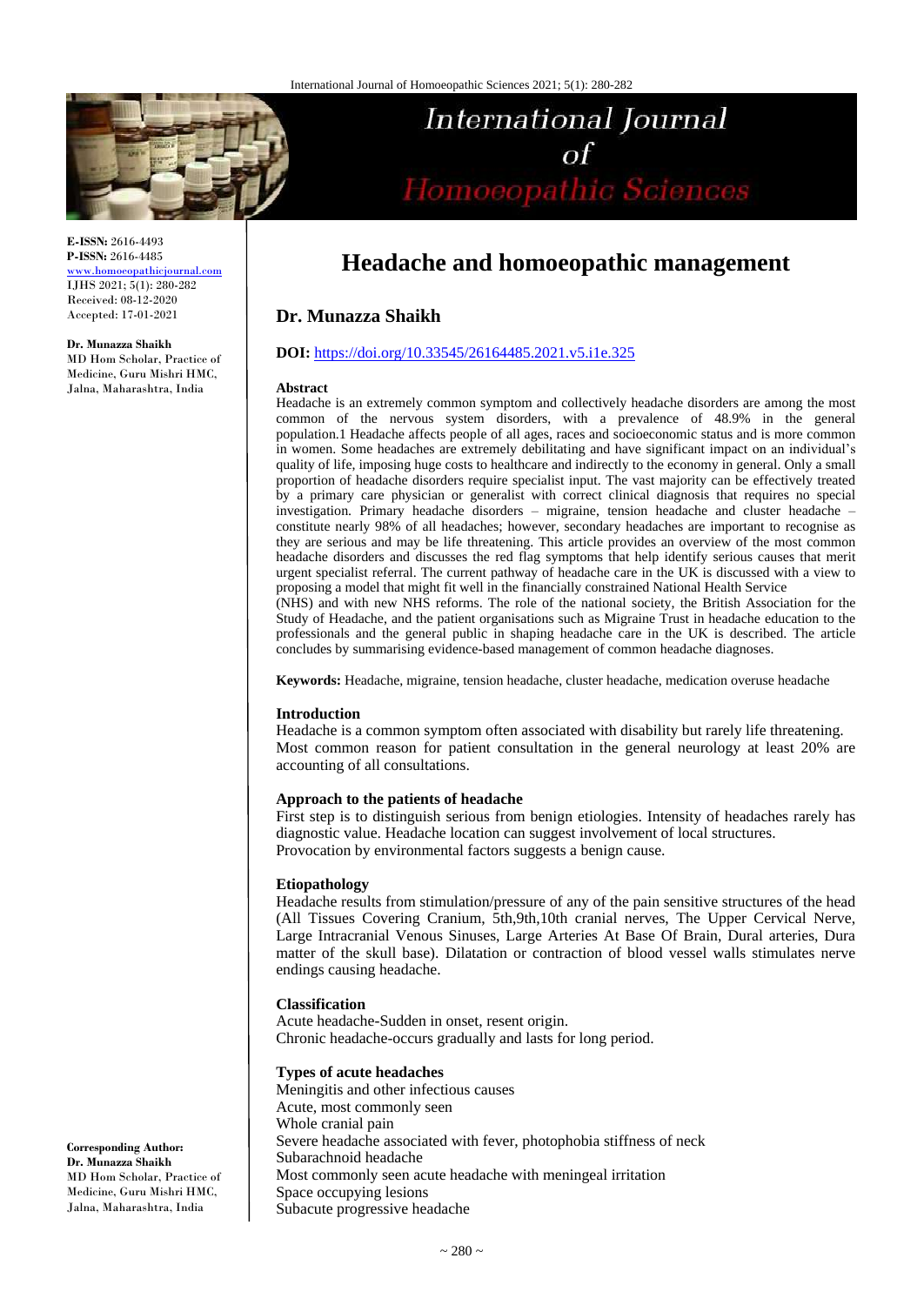#### **Primary headaches**

**Migraine:** Headache that lasts 4 to 72 hrs, throbbing, moderate to severe in intensity, is unilateral becomes worse with exertion and associated with nausea vomiting or photophobia or phonophobia. May be associated with focal disturbances

Pathophysiology of migraine- Related to neurovascular dysfunction, Dilatation of blood vessels innervated by the trigeminal nerve caused by release of neuropeptides from parasympathetic nerve fibers.

Familial hemiplegic migraine (FHM): Autosomal dominant Mutation of 3 associated genes –ATP1A2, CACNA1A, SCINA.

**Basilar artery migraine:** A uncommon variantAssociated with blindness or visual disturbances throughout both visual fields. Also called as menstrual migraine, since its commonly seen in females.

Accompanied by dysarthria, dysequilibrium, tinnitus and periodical and distal paraesthesias, transient loss or impairment of consciousness or confessionals state.

**Tension headache:** Most common type of primary headache disorder Pericranial bilateral Headache lasts 30 min to 7 days and is nonpulsating, bandlike discomfort Mild to moderate in severity, builds slowly, Not aggravated by exertion and not associated with nausea, vomiting, or sensitivity to light, sound or smell.

**Management:** Along with therapeutic approach treatment for co-morbid anxiety or depression is important. Techniques to induce relaxation are useful include;

**Massage, Hotbaths, Biofeedback:** Is a process that enables an individual to learn how to change physiological activity for the purposes of improving health and performance.

Precise instruments measure physiological activity such as brainwaves, heart function, breathing, muscle activity, and skin temperature.

These instruments rapidly and accurately 'feed back' information to the user.

The presentation of this information—often about changes in thinking, emotions, and behaviour—supports desired physiological changes. Over time, these changes can endure without continued use of an instrument.

**Cluster Headache (Suicidal Headache):** Headache lasts for 15 to 180 min (3hrs), is severe, is unilateral is located periorbitally or retroorbital occurs upto 8 times per day, Attacks may last for 4 to 8 weeks

Associated at least with the following

Tearing pain with recurrent episodes

Conjunctival congestion, unilateral lachrymation

unilateral nasal congestion, rhinorrhoea ,Facial sweating

Ptosis, meiosis and anhidrosis (horner syndrome), unlike migraine, patient tend to move about during attacks, Core feature is periodicity.

Triggering factors– Alcoholism, Stress, glare, Ingestion of specific food

**Trigeminal neuralgia (tic douloureux):** Causes unilateral lancinating facial pains

Severe and repetitive pains

Precipitated by touching triggering zones within trigeminal

territory or by eating.

Tendency of relapse over the years.

Management- Pharmacological

Surgical treatment should be considered when response is in complete in young patients

Decompression of the vascular loop on the trigeminal roots (90% success rate).

#### **Causes of secondary headache Intracranial extra cranial systemic**

Arteriovenous malformation Benign intracranial hypertension Brain abcess **Encephalitis** Intracerebral hematoma **Meningitis** Subarachnoid hemorrhage Subdural hematoma Stroke vasculitis Cervical spine disorders Dental disorders Giant cell arteritis Glaucoma Optic neurtitis **Sinusitis** TMJ disorders Anemia Caffeine withdrawal Fever Hypercapnia Hypertension Hypoxia Vasoactive chemicals Viremia

#### **Post traumatic headache**

Nonspecific symptoms may follow closed head injury Positional Headache appears within a day following injury, may worsen over weeks and gradually subsides.

**Lumbar puncture headache:** Typical onset within 48 hrs after lumbar puncture

Seen in 10-30% patients

Onset when patient sits or stands,

Relief by lying flat; Mostly remit <1week.

Dull throbbing headache is frequently seen in case of lumbar puncture may last for several weeks.

Headache is commonly due to leakage of cerebrospinal fluid through dural puncture site.

Headache due to intracranial lesions– Headache caused due to displacement of vascular structures and other pain sensitive tissues

## **Evaluation of headache in general**

## **Complete neurological examination**

If examination is abnormal or serious underlying cause is suspected, an imaging study (CT/MRI) is indicated Lumbar puncture is required when meningitis is suspected.

Psychological state of the patient should also be evaluated because a relationship exists between pain and depression.

Electronystagmogram suggests either peripheral or central vestibulopathy. (is a diagnostic test to record involuntary movements of eyes caused by nystagmus. Also detects the